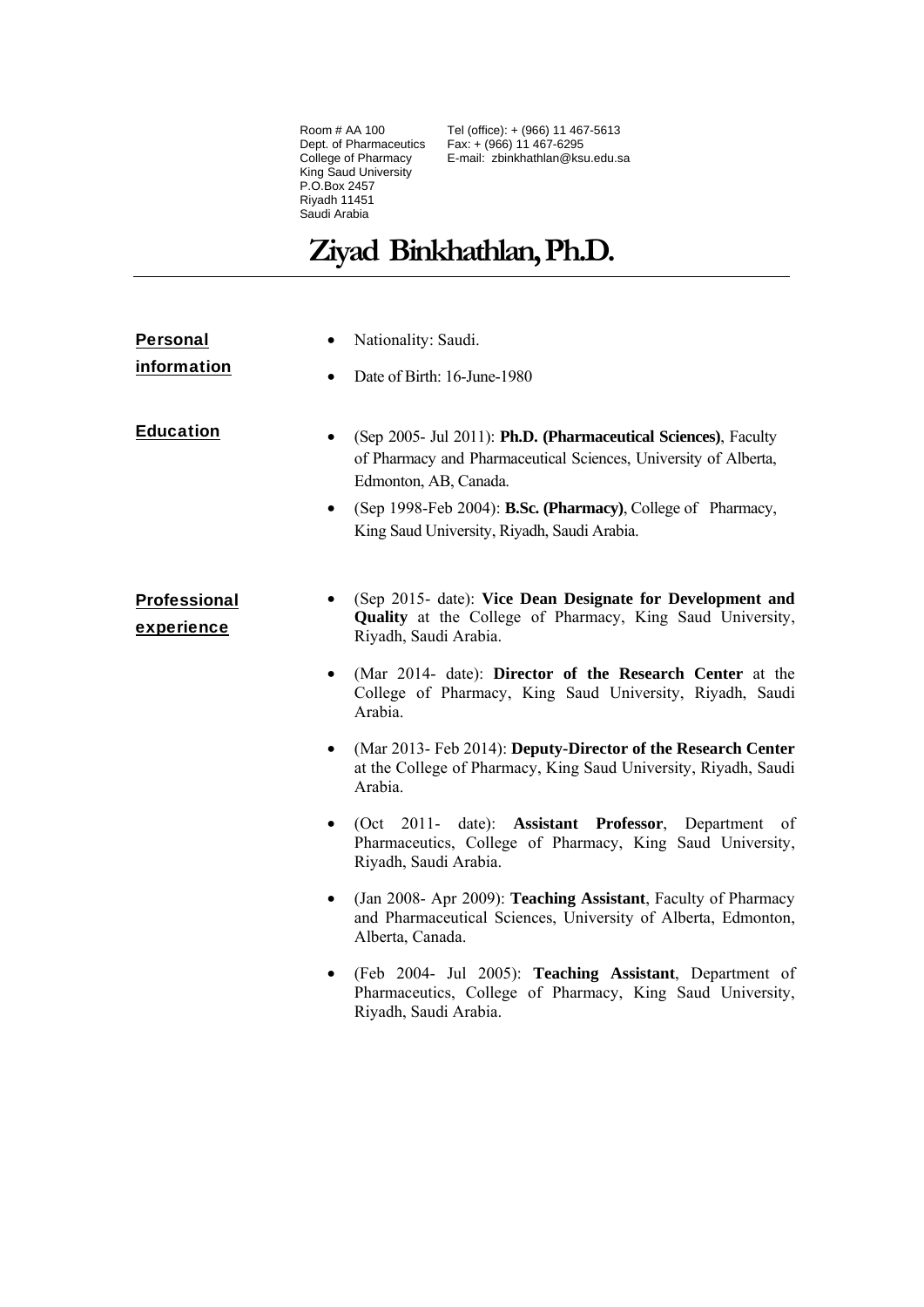# Editorial

## experience

- 2015- 2018: **Editorial Board member**, World Journal of Clinical Oncology.
- 2011- date: **Reviewer**, Journal of Pharmacy and Pharmaceutical Sciences.
- 2012- date: **Reviewer**, International Journal of Nanomedicine.
- 2013-date: **Reviewer**, Pharmaceutical Nanotechnology.
- 2013-date: **Reviewer**, Drug Delivery Letters.

of Pharmacy.

• 2013-date: **Reviewer**, Current Cancer Drug Targets.

## Administrative

### experience

• Sep 2013, Member of the Joint Master Program Committee at the College of Pharmacy.

• Sep 2013, Member of the Research Ethics Committee at the College

- Apr 2013, Member of the Scientific Committee for the "Graduate Students Annual Scientific Meeting" at King Saud University.
- May 2012, Member of the Research Center Council at the College of Pharmacy
- Mar 2012, Member of the Executive Committee for Strategic Plan of the College of Pharmacy (2012-2016)
- Jan 2011-date, Pharmacy Students' Registration Supervisor
- October 2011- date, Coordinator of the Academic Committee at the College of Pharmacy, King Saud University, Riyadh, Saudi Arabia.
- Jan 2010, Member of the Graduate Students Scholarship Committee, Faculty of Pharmacy and Pharmaceutical Sciences, University of Alberta, Canada.
- 2006- 2007, The financial executive at the Saudi Cultural Club, Edmonton, Alberta, Canada.
- Oct 2006, Chair of the first session on the Research Day 2006, Faculty of Pharmacy and Pharmaceutical Sciences, University of Alberta, Canada.
- Sep 2004, Member of the Safety and Security Committee of the Department of Pharmaceutics, College of Pharmacy, King Saud University, Riyadh, Saudi Arabia.
- Apr 2004, Member of the Organizing Committee in the  $5<sup>th</sup>$  week of University and Society in King Saud University, Riyadh, Saudi Arabia.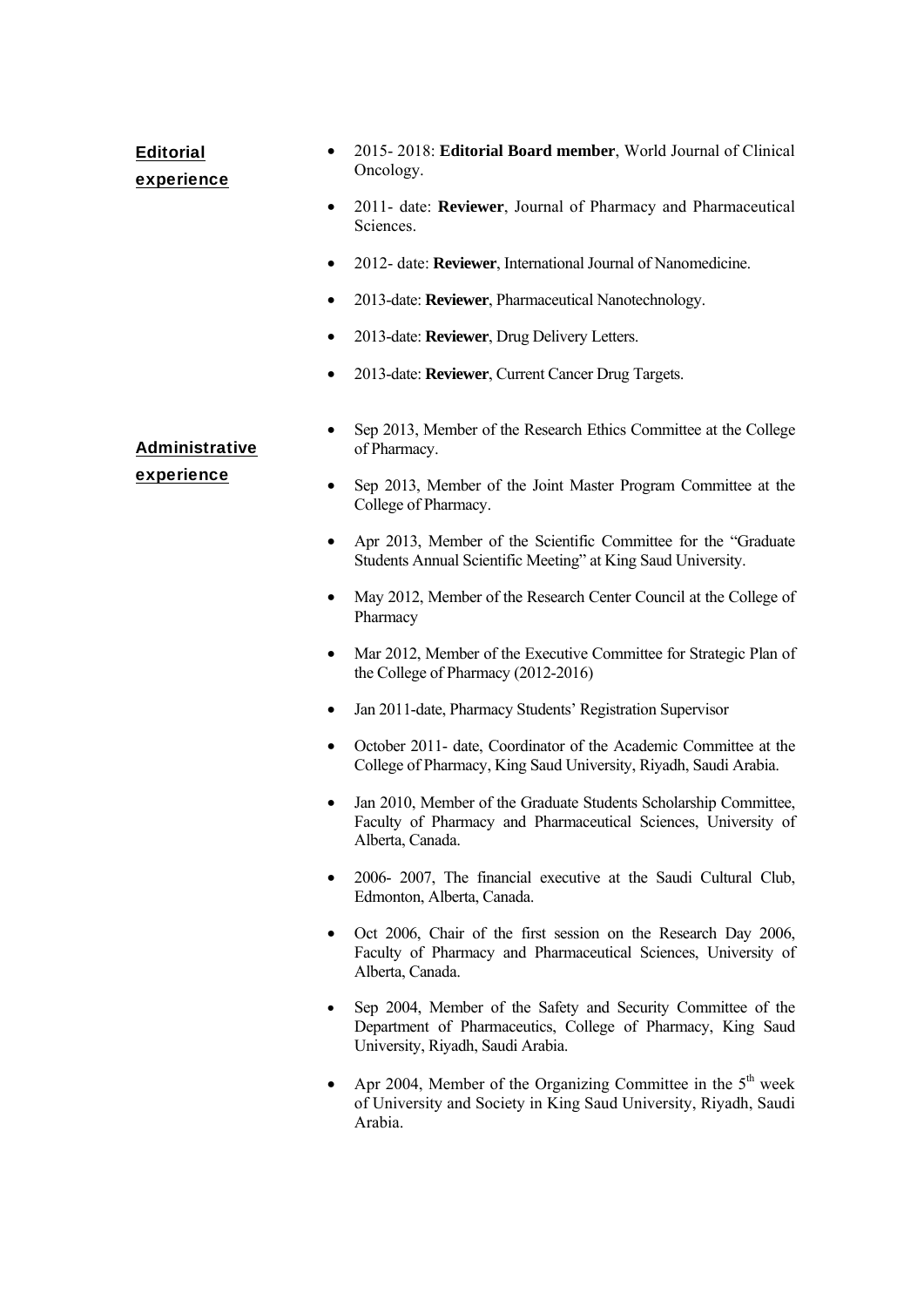| <b>Awards</b>    | Canadian Chapter of the Controlled Release Society (CC-CRS)<br>Travel Award (2010).                                                                                                                                                                                                                                                                                                                                                                      |
|------------------|----------------------------------------------------------------------------------------------------------------------------------------------------------------------------------------------------------------------------------------------------------------------------------------------------------------------------------------------------------------------------------------------------------------------------------------------------------|
|                  | Dr. L. Chatten Award for $2nd$ best graduate poster in the Research<br>$\bullet$<br>and Development Day 2008 and 2009, Faculty of Pharmacy &<br>Pharmaceutical Sciences, University of Alberta.                                                                                                                                                                                                                                                          |
|                  | J Gordin Kaplan Graduate Student Award (2008), Faculty of<br>Graduate Studies and Research (FGSR), University of Alberta.                                                                                                                                                                                                                                                                                                                                |
|                  | Dr. L. Chatten Award for $3rd$ best graduate poster in the Research<br>$\bullet$<br>& Development Day 2007, Faculty of Pharmacy &<br>Pharmaceutical Sciences, University of Alberta.                                                                                                                                                                                                                                                                     |
| Grants           | <b>Funding</b><br><b>Status</b><br>Project title<br><b>Role</b><br><b>Period</b><br>agency<br>CO.I.<br>2012-2014<br>Completed<br><b>KSU-KACST</b><br>Nanoparticles Development for the<br><b>Prevention</b><br><b>Tacrolimus-</b><br>of<br><b>Associated Nephrotoxicity</b>                                                                                                                                                                              |
|                  | P.I.<br>Approved<br>Development and Characterization<br>KSU-KACST<br>2015-2017<br>of a Novel Nano-sized Formulation<br>for Oral Delivery of Paclitaxel                                                                                                                                                                                                                                                                                                   |
| <b>Abstracts</b> | Alshamsan A, Z. Binkhathlan, A. Alomrani, I. Aljuffali, M.<br>Alghonaim, H. Kfoury, and S. Almuhsen, "Mitigating Tacrolimus<br>Nephrotoxicity by PLGA Nanoparticles: A Comparative In Vivo<br>Study With Prograf <sup>®</sup> ". 42 <sup>nd</sup> Annual Meeting and Exposition of the<br>Controlled Release Society (CRS): Creating Value Through<br>Customized Delivery. Edinburgh International Conference Centre,<br>Edinburgh, Scotland [July 2015] |
|                  | Ziyad Binkhathlan, Wajhul Qamar and Raisuddin Ali.<br>"Assessment of acute toxicity of methoxy poly(ethylene oxide)-<br>$block$ -poly( $\varepsilon$ -caprolactone) (PEO-b-PCL) polymeric micelles<br>following oral and intraperitoneal administration to rats". The<br>Canadian Society for Pharmaceutical Sciences (CSPS) 18th<br>Annual Symposium, Drug Discovery and Development in the<br>Post-Genomic Era, Toronto, ON, Canada [May 2015]         |
|                  | <b>Binkhathlan Z</b> , "Synthesis and Characterization of Poly( $\varepsilon$ -<br>$\bullet$<br>Caprolactone)-vitamin E TPGS Copolymers for Potential<br>Applications in Drug Delivery". The 1 <sup>st</sup> European Conference on<br>Pharmaceutics, Reims, France [April 2015].                                                                                                                                                                        |
|                  | Alshamsan A, Kalam MA, Badran M, Al-Omrani A,<br>$\bullet$<br>Binkhathlan Z, Aljuffali IA, and Alghonaim M, "Development<br>Characterization<br>Tacrolimus-Loaded<br>of<br><b>PLGA</b><br>and<br>Nanoparticles". 16 <sup>th</sup> Canadian Society for Pharmaceutical<br>Sciences (CSPS) Annual Meeting: Personalized Medicine and<br>Individualized Drug Delivery. University of British Columbia,<br>Vancouver, BC, Canada [June 2013]                 |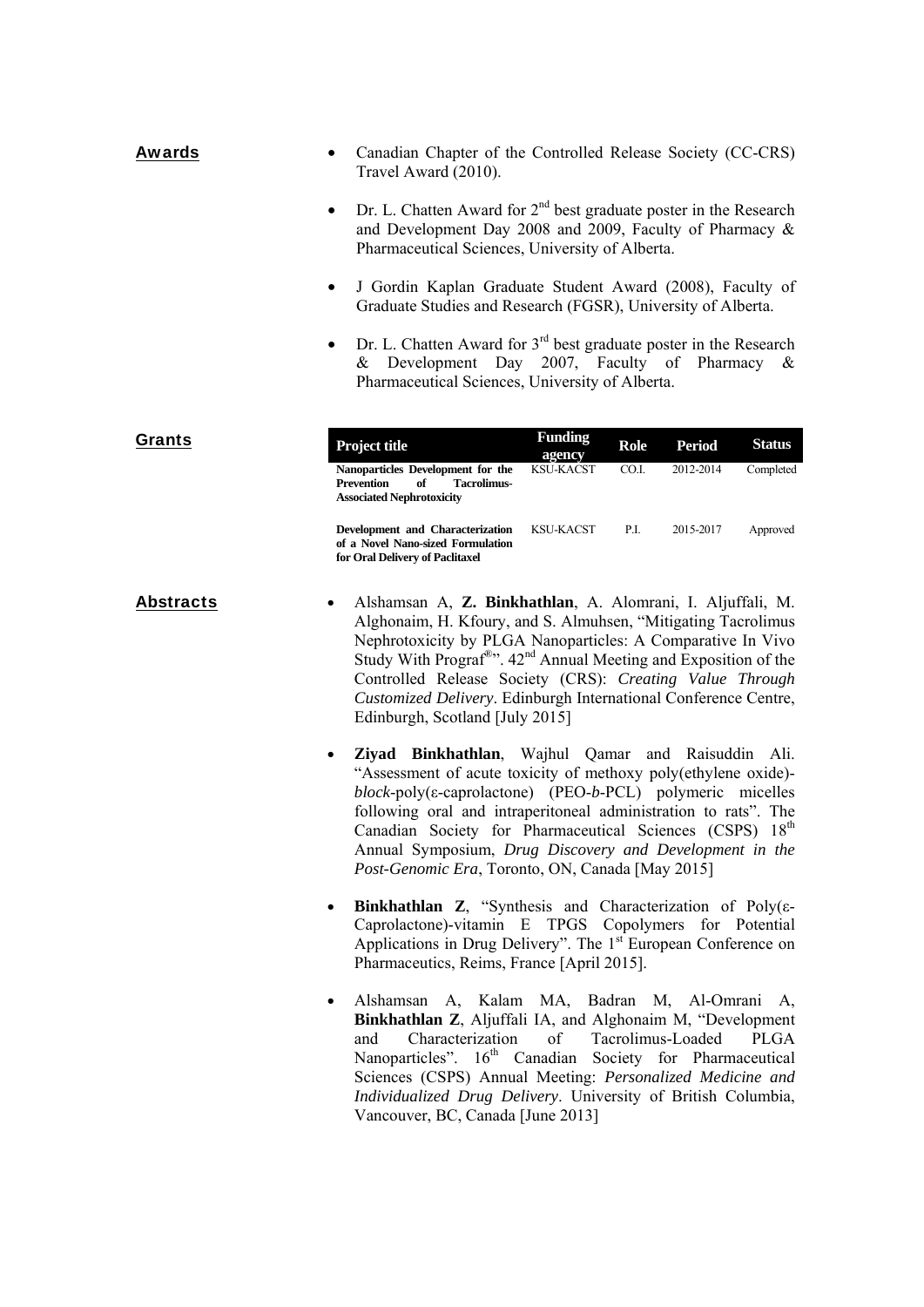- **Ziyad Binkhathlan**, Dion R. Brocks, and Afsaneh Lavasanifar. "Tissue distribution of Cyclosporine A following oral administration of Cyclosporine A-loaded polymeric micelles to rats: a pilot study"; The Canadian Society for Pharmaceutical Sciences (CSPS) Annual Symposium, *Modern Therapeutics 2012: Advances in Physiology, Pharmacology and Pharmaceutical Sciences*, University of Toronto, Toronto, ON, Canada [June 2012]
- **Ziyad Binkhathlan**, Anoosh Shayeganpour, Dion R. Brocks, and Afsaneh Lavasanifar. "Encapsulation of P-Glycoprotein Inhibitors inside Polymeric Micelles Can Reduce Doxorubicin-Free Drug Interactions"; Symposium 2011 of the Canadian Chapter of the Controlled Release Society (CC-CRS), *Multidisciplinary Approaches to Modern Therapeutics: Joining forces for a Healthier Tomorrow*, Hilton Montreal Bonaventure, Montreal, QC, Canada [May 2011].
- **Ziyad Binkhathlan**, Sara El Hasi, and Afsaneh Lavasanifar. "Characterization of Nanostructures Formed from Assembly of Poly(ethylene oxide)-*block*-Poly(α-Benzyl Carboxylate-ε-Caprolactone) in Water"; The  $37<sup>th</sup>$  Annual Meeting and Exposition of the Controlled Release Society (CRS), *Personalized Medicines and Products for the Next Generation*, Oregon Convention Center, Portland, OR, U.S.A. [July 2010].
- **Ziyad Binkhathlan**, Sara El Hasi, Dion R. Brocks, and Afsaneh Lavasanifar. "Characterization of nano-carriers formed from self assembly of methoxy poly(ethylene oxide)-*block*-poly(α-benzyl carboxylate-ε-caprolactone) for the solubilization and *in vivo* delivery of Valspodar"; The  $13<sup>th</sup>$  Canadian Society for Pharmaceutical Sciences (CSPS) Annual Meeting, *New Frontiers in Pharmaceutical Sciences*, River Rock Casino Resort, Vancouver (Richmond), BC, Canada [June 2010].
- **Ziyad Binkhathlan**, Dalia A. Hamdy, Dion R. Brocks, and Afsaneh Lavasanifar. "A Comparison between Pharmacokinetics of PSC 833 in the Cremophor EL Formulation and Polymeric Micellar Formulation"; 2009 AAPS Annual Meeting and Exposition, Los Angeles Convention Center, Los Angeles, CA, USA [November 2009].
- **Ziyad Binkhathlan**, Dalia A. Hamdy, Dion R. Brocks, and Afsaneh Lavasanifar. "A Comparison between Pharmacokinetics of Polymeric Micellar Formulation of Cyclosporine A and its more Hydrophobic Derivative PSC  $833$ ";  $6<sup>th</sup>$  International Nanomedicine and Drug Delivery Symposium (NanoDDS'08), Leslie Dan Faculty of Pharmacy, Toronto, ON, Canada [October 2008].
- **Ziyad Binkhathlan**, Sara El Hasi, Dion R. Brocks, and Afsaneh Lavasanifar. "Polymeric nano-carriers for solubilization and delivery of P-glycoprotein inhibitor, PSC 833 (Valspodar);  $11<sup>th</sup>$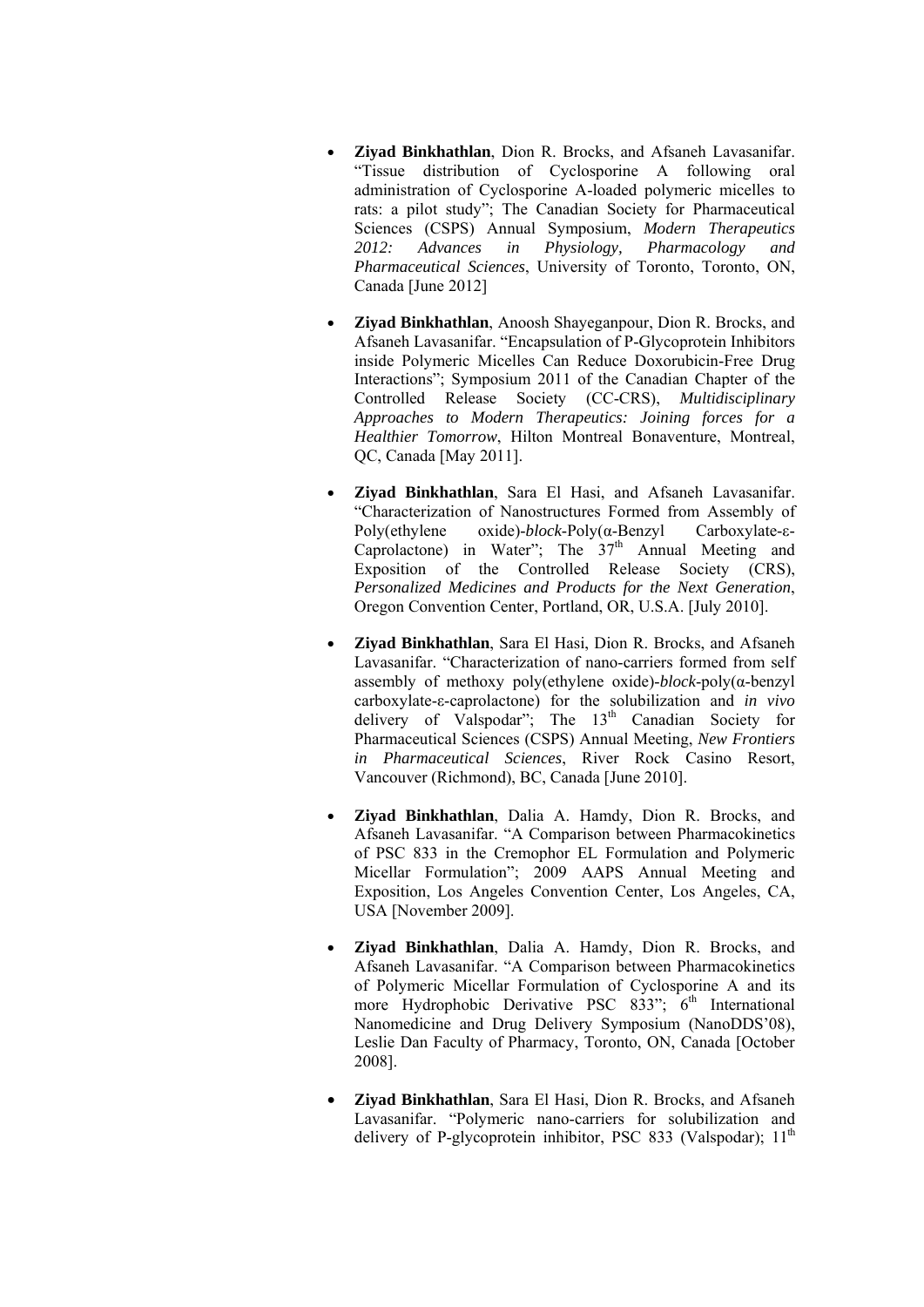Canadian Society for Pharmaceutical Sciences (CSPS) Annual Meeting, *Current Issues in Drug Development Early 21st Century*, The Banff Centre, Banff, AB, Canada [May 2008].

- Publications **Ziyad Binkhathlan**, Wajhul Qamar and Raisuddin Ali. "Assessment of subacute toxicity of methoxy poly(ethylene oxide)-*block*-poly(ε-caprolactone) (PEO-*b*-PCL) polymeric micelles following oral and intraperitoneal administration to rats". *Submitted to Journal of Biomedical Materials Research: Part B - Applied Biomaterials* [JBMR-B-15-0434]
	- **Ziyad Binkhathlan**, Mohamed M. Badran, Abdullah Alomrani, Ibrahim A. Aljuffali, Mohammed Alghonaim, Saleh Al-Muhsen, Rabih Halwani, and Aws Alshamsan. "Reutilization of Tacrolimus Extracted from Expired Prograf® Capsules: Physical, Chemical, and Pharmacological Assessment". AAPS PharmSciTech (2015); DOI: 10.1208/s12249-015-0433-7
	- **Ziyad Binkhathlan** and Afsaneh Lavasanifar. "P-glycoprotein inhibition as a therapeutic approach for overcoming multidrug resistance in cancer: current status and future perspectives". *Curr Cancer Drug Targets.* 2013 Mar; 13(3):326-46
	- **Ziyad Binkhathlan** and Aws Alshamsan. "Emerging nanodelivery strategies of RNAi molecules for colon cancer therapy: preclinical developments". *Therapeutic Delivery* 2012 Sep; 3(9):1117-30
	- Xiao-bing Xiong, **Ziyad Binkhathlan**, Leila Molavi, and Afsaneh Lavasanifar. "Polymeric micelles and related structures for drug delivery applications: an overview". *Acta Biomater.* 2012 Jul; 8(6):2017-33
	- **Ziyad Binkhathlan**, Anoosh Shayeganpour, Dion R. Brocks, and Afsaneh Lavasanifar. "Encapsulation of P-glycoprotein Inhibitors inside polymeric micelles can reduce doxorubicin-free drug interactions". *Eur J Pharm Biopharm.* 2012 May; 81(1):142-8
	- **Ziyad Binkhathlan**, Sara Elhasi, and Afsaneh Lavasanifar. "Characterization of the self assembly of methoxy poly(ethylene oxide)-*block*-poly(α-benzyl carboxylate-ε-caprolactone) for the solubilization and *in vivo* delivery of valspodar"*. Curr Drug Deliv.* 2012 Mar; 9(2):164-71
	- **Ziyad Binkhathlan,** Dalia A. Hamdy, Dion R. Brocks, and Afsaneh Lavasanifar. "Development of a polymeric micellar formulation for valspodar and Assessment of its pharmacokinetics in rat". *Eur. J. Pharm. Biopharm.* 2010 Jun; 75(2):90-5
	- **Ziyad Binkhathlan**, Dalia A. Hamdy, Dion R. Brocks, and Afsaneh Lavasanifar. "Pharmacokinetics of PSC 833 (valspodar) in its cremophor EL formulation in rat". *Xenobiotica.* 2010 Jan;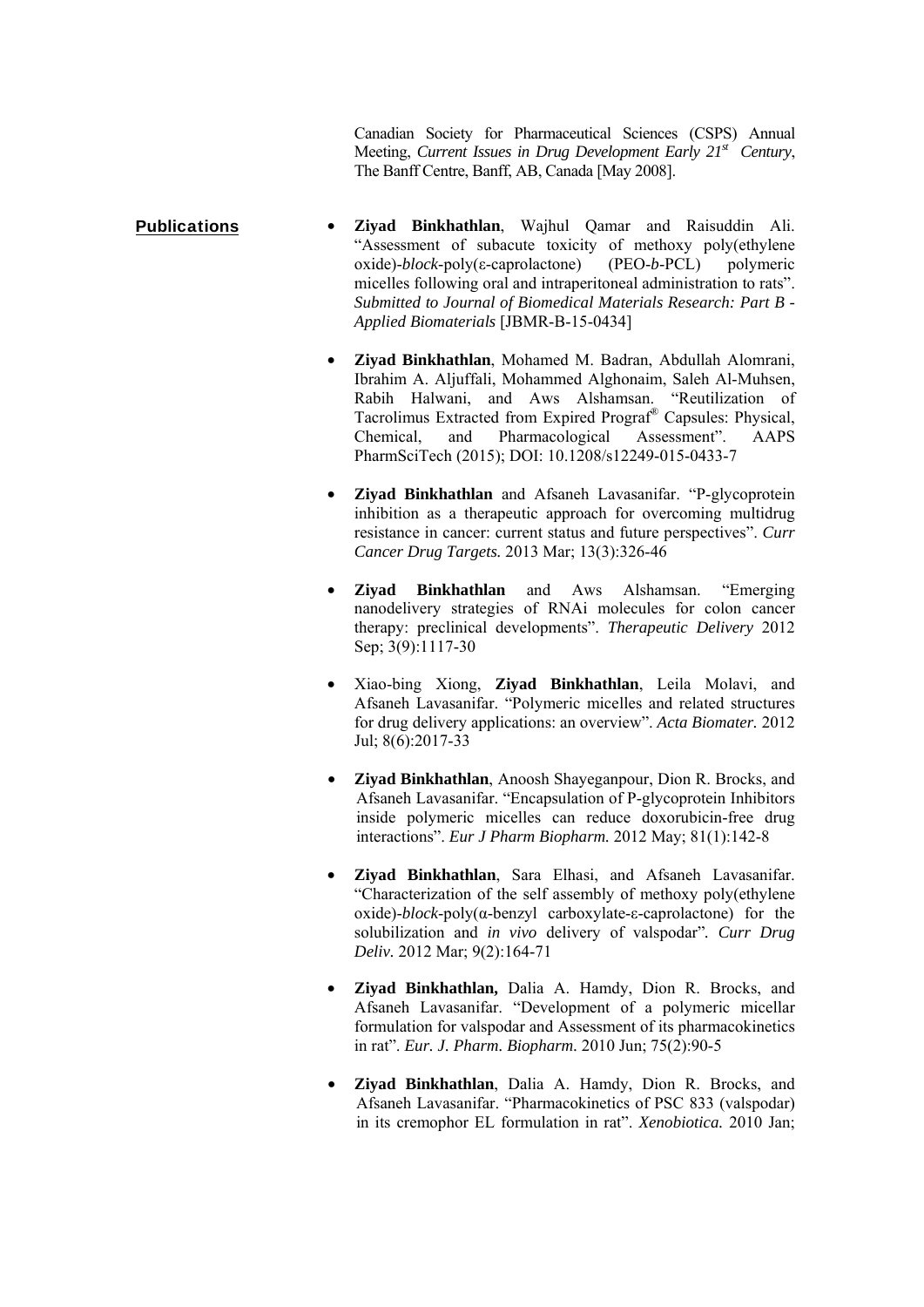40(1) 55-61

- **Ziyad Binkhathlan**, Vishwa Somayaji, Dion R. Brocks and Afsaneh Lavasanifar. "Development of a liquid chromatography –mass spectrometry (LC/MS) assay method for the quantification of PSC 833 (Valspodar) in rat plasma". *Journal of Chromatography B*. 2008 Jun; 869 (1-2) 31-37
- The Canadian Society for Pharmaceutical Sciences (CSPS) 18<sup>th</sup> Annual Symposium, *Drug Discovery and Development in the Post-Genomic Era*, Toronto, ON, Canada [May 2015]
- The  $1<sup>st</sup>$  European Conference on Pharmaceutics, Reims, France [April 2015]
- The  $5<sup>th</sup>$  Annual Canadian Pharmacy Education & Research Conference, Delta Bessborough Hotel, Saskatoon, Saskatchewan, Canada [May 2014]
- The 8<sup>th</sup> International Dendrimer Symposium, hotel Convención, Madrid, Spain [Jun 2013]
- The  $39<sup>th</sup>$  Annual Meeting & Exposition of the Controlled Release Society, *Smart Materials - From Innovation to Translation*, Centre des congrès de Québec, Québec City, Canada [Jul 2012]
- The Canadian Society for Pharmaceutical Sciences (CSPS) Annual Symposium, *Modern Therapeutics 2012: Advances in Physiology, Pharmacology and Pharmaceutical Sciences*, University of Toronto, Toronto, ON, Canada [Jun 2012]
- The  $37<sup>th</sup>$  Annual Meeting and Exposition of the Controlled Release Society (CRS), *Personalized Medicines and Products for the Next Generation*, Oregon Convention Center, Portland, OR, U.S.A. [Jul 2010].
- The  $13<sup>th</sup>$  Canadian Society for Pharmaceutical Sciences (CSPS) Annual Meeting, *New Frontiers in Pharmaceutical Sciences*, River Rock Casino Resort, Vancouver (Richmond), BC, Canada [Jun 2010].
- 6<sup>th</sup> International Nanomedicine and Drug Delivery Symposium (NanoDDS'08), Leslie Dan Faculty of Pharmacy, Toronto, ON, Canada [October 2008].
- 11<sup>th</sup> Canadian Society for Pharmaceutical Sciences (CSPS) Annual Meeting, *Current Issues in Drug Development Early 21st Century*, The Banff Centre, Banff, AB, Canada [May 2008].
- The 6th International Saudi Pharmacy Conference: *Pharmacy Profession towards Patient Care*, Al-Faisaliah Hotel, Riyadh, Saudi Arabia [Oct 2003].

Conferences/ **Workshops** attended